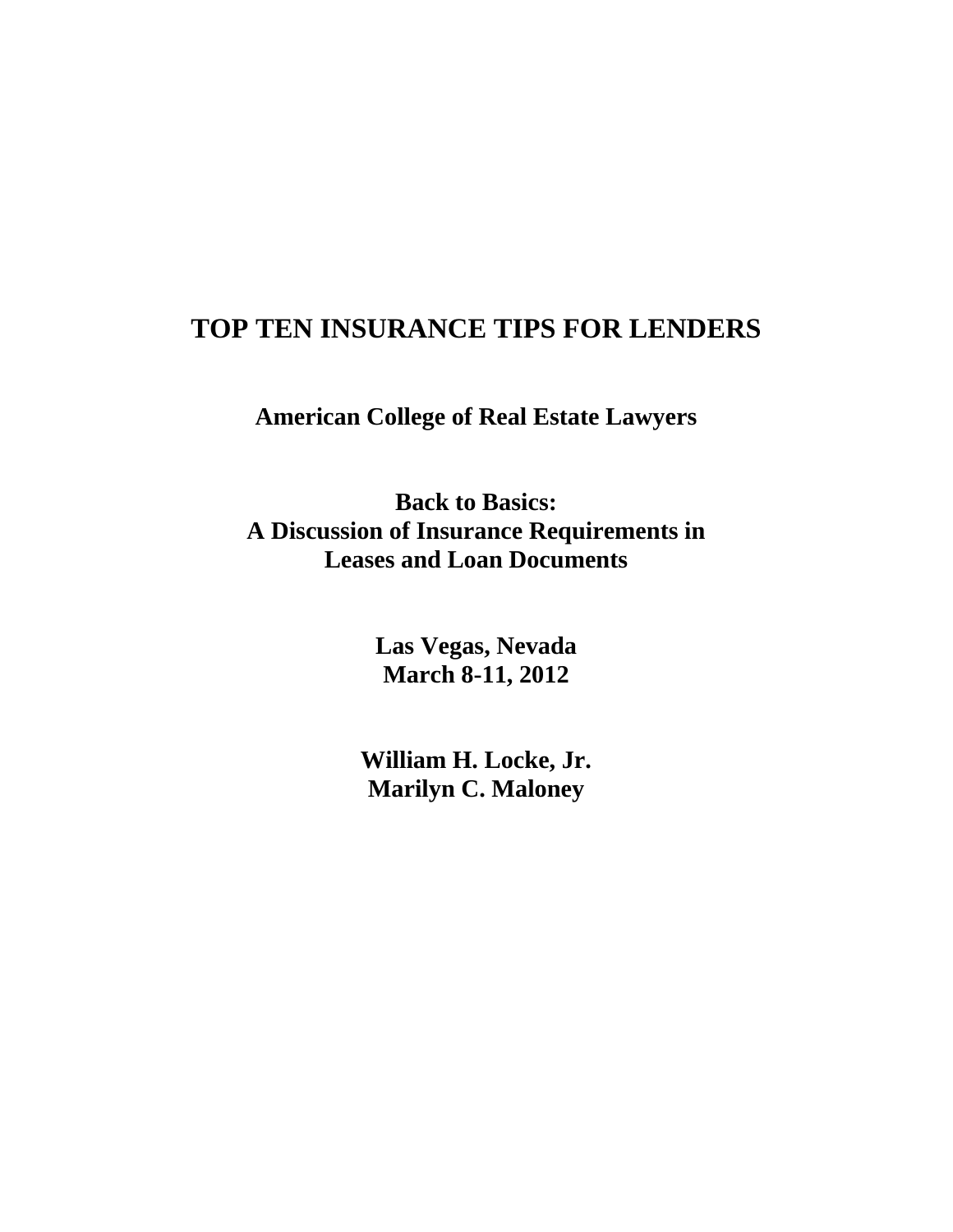#### **Author Biographies**

**Bill Locke** is a shareholder with and Chair of the Real Estate Section of Graves Dougherty Hearon & Moody, located in Austin, Texas. He has written extensively and lectured on risk management issues, including contractual risk allocation through insurance and indemnity provisions. Bill currently is a member of the Real Estate, Probate and Trust Law Council of the State Bar of Texas and is Board Certified in the three specialties of real estate law of the State Bar of Texas, including Commercial Real Estate Law, and is a 25+ year Fellow Member of The College of the State Bar of Texas. He serves as Chair of the ACREL Insurance Committee. Bill has a B.A. in political science and a J.D., both from The University of Texas.

**Marilyn C. Maloney** is a shareholder in Liskow & Lewis and is resident in its Houston office. She practiced in the New Orleans office for 30 years before moving to Houston in 2005 to assist in the founding of the firm's first office outside of the State of Louisiana. Ms. Maloney has experience in a wide range of commercial real estate matters, including commercial lending, construction, energy transactions, and mergers and acquisitions. She has served on the ACREL Board of Governors and in leadership positions on the Insurance, Programs, and Orientation and Integration Committees. She is the past Chair of the Louisiana State Law Institute and currently serves on its Security Devices and UCC Committees. She is a graduate of Louisiana State University and the Paul M. Hebert Law Center at LSU.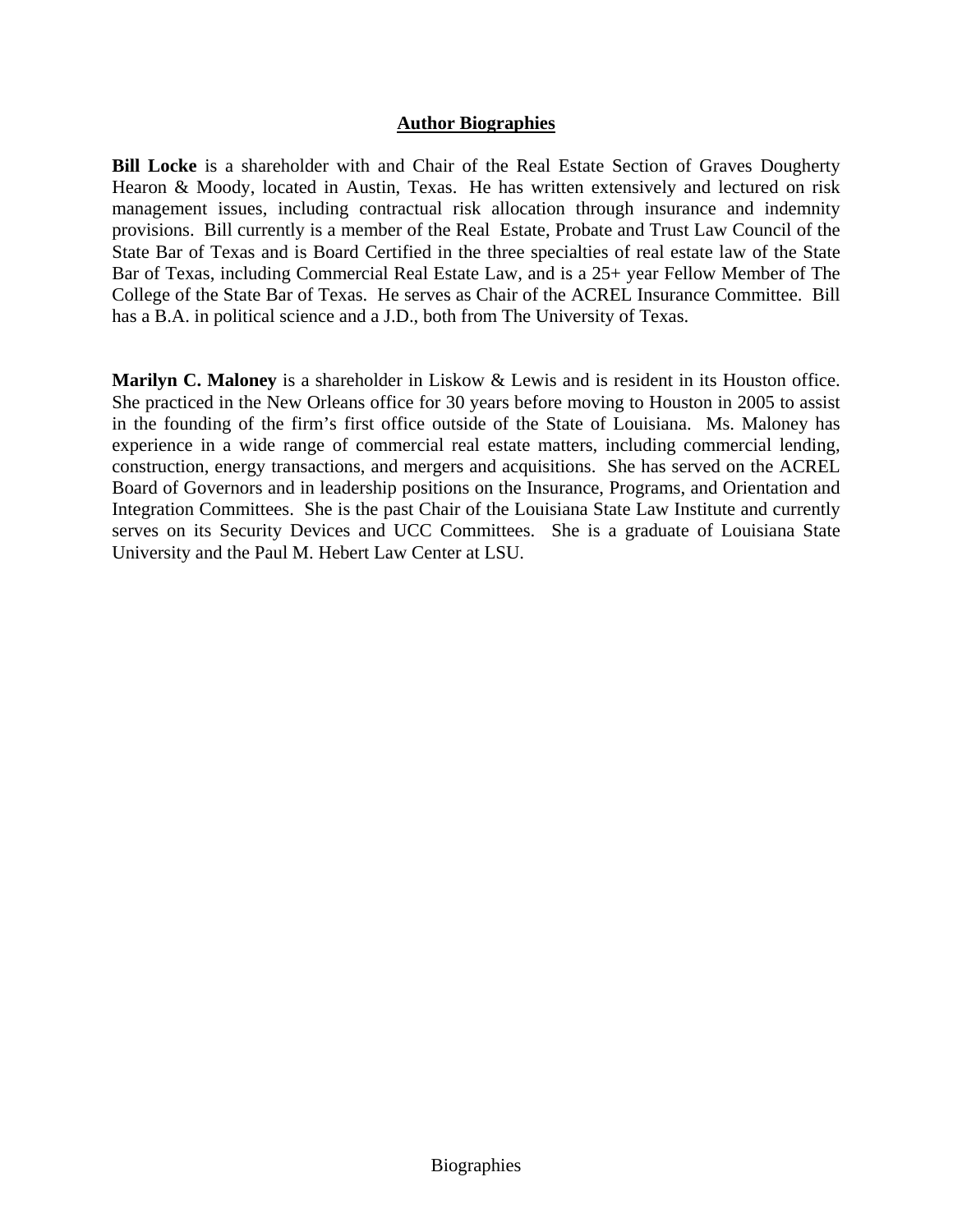# **TABLE OF CONTENTS**

| I.    |                                                                                |                                                                          |  |  |
|-------|--------------------------------------------------------------------------------|--------------------------------------------------------------------------|--|--|
| II.   |                                                                                |                                                                          |  |  |
|       | A.<br>$\mathbf{B}$ .<br>$\mathcal{C}$ .<br>D.<br>E.<br>$F_{\cdot}$<br>G.<br>H. |                                                                          |  |  |
| III.  |                                                                                | RIGHTS OF THE MORTGAGEE TO THE BORROWER'S INSURANCE                      |  |  |
|       | A.<br><b>B.</b><br>$\mathcal{C}$ .<br>D.                                       |                                                                          |  |  |
| IV.   | REQUIRING THE PROPER INSURANCE: LIABILITY INSURANCE  4                         |                                                                          |  |  |
|       | A.<br><b>B.</b><br>$\mathcal{C}$ .<br>D.                                       |                                                                          |  |  |
| V.    | REQUIRING THE PROPER INSURANCE: BUSINESS INCOME AND                            |                                                                          |  |  |
|       | $\mathsf{A}$ .<br><b>B.</b><br>$\mathcal{C}$ .<br>D.                           |                                                                          |  |  |
| VI.   | OBTAINING EVIDENCE THAT THE PROPER INSURANCE HAS BEEN PLACED                   |                                                                          |  |  |
|       | Α.<br>B.<br>C.                                                                 |                                                                          |  |  |
| VII.  |                                                                                |                                                                          |  |  |
|       | $\mathsf{A}$ .<br><b>B.</b><br>$\mathcal{C}$ .<br>D.<br>Ε.                     |                                                                          |  |  |
| VIII. |                                                                                |                                                                          |  |  |
|       | Α.<br><b>B.</b>                                                                | Considerations in the Decision to Allow Rebuilding; Replacement Value  9 |  |  |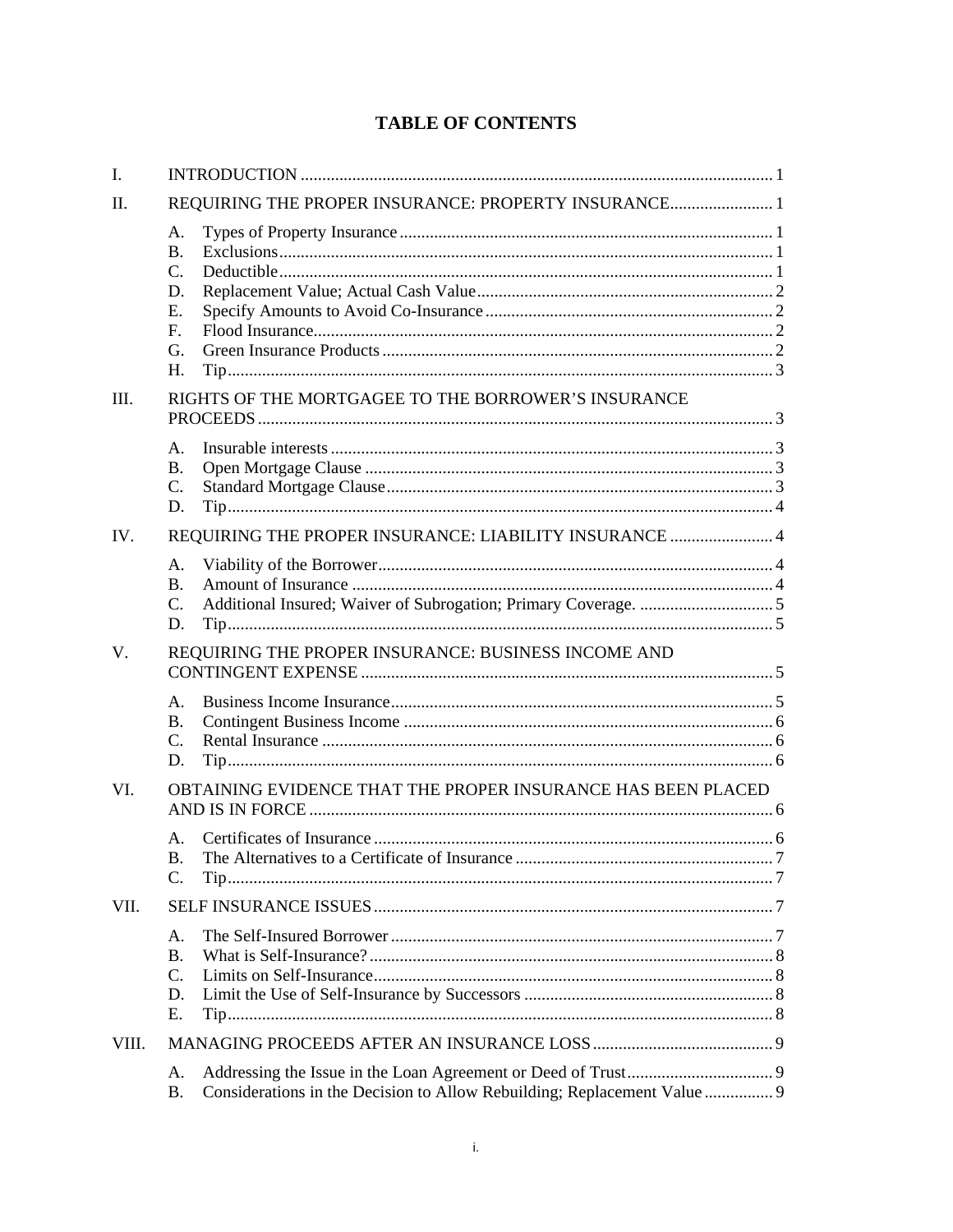|                | C.                                                             |                                                                  |
|----------------|----------------------------------------------------------------|------------------------------------------------------------------|
| $IX$ .         |                                                                |                                                                  |
|                | $\mathsf{A}$ .<br>B.<br>$\mathcal{C}$ .<br>D.                  |                                                                  |
| $\mathbf{X}$ . |                                                                |                                                                  |
|                | $\mathsf{A}$<br><b>B.</b><br>C.                                |                                                                  |
| XI.            |                                                                |                                                                  |
|                | A.<br><b>B.</b><br>$\mathcal{C}$ .<br>D.<br>$E_{\rm{L}}$<br>F. | Appointment of the Receiver; Prohibited Assignment of Policy? 12 |
| XII.           |                                                                |                                                                  |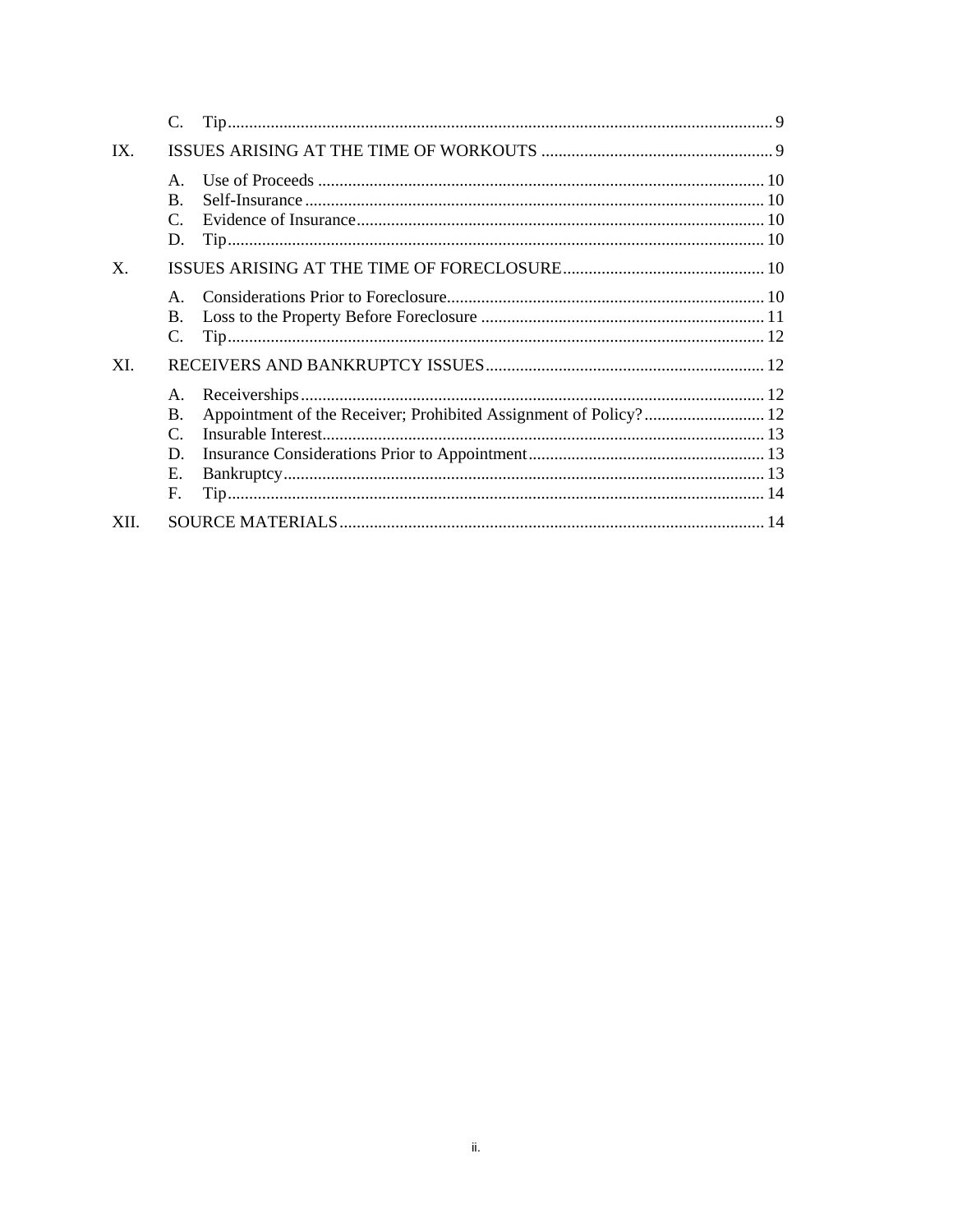### **I. INTRODUCTION**

Lenders have many concerns when they make, monitor, and, unfortunately, foreclose on secured loans. Although insurance issues may not be the first things a lender considers, these can be just as important as the credit-worthiness of the borrower, the status of the collateral, and other credit factors. This paper outlines ten insurance topics that should be considered in the life cycle of a mortgage loan. Each topic area will include a tip that attorneys representing lenders can use in their practice.

### **II. REQUIRING THE PROPER INSURANCE: PROPERTY INSURANCE**

The most important insurance issue for a lender is to insure that adequate property insurance is in place to protect the value of its collateral.

### **A. Types of Property Insurance**

Although many credit agreements, deeds of trust, leases and other contracts still refer to an "all risks" policy, that title has not been used for many years. The current property policies are identified as either Basic, Broad, or Special Form of Loss. Both Basic and Broad forms provide coverage against named perils (such as fire or windstorm) while the Special Form of Loss generally covers all risks unless they are specifically excluded. A mortgage lender will want to require that property insurance for its collateral be covered under a Special Form of Loss Policy.

### **B. Exclusions**

Commercial property policies contain a number of exclusions, including losses caused directly or indirectly by earth movement, water damage, including floodwaters, sewage back-up and subterranean water, power interruption away from the premises, war, revolution, and insurrection, nuclear hazard, neglect by the insured in the face of an insured peril, or enforcement of a law regulating the construction or demolition of a building. Many of these exclusions can be covered by endorsement and should be considered, depending upon the location of the collateral.

### **C. Deductible**

Coverage provided under property insurance policies is subject to a deductible, which applies to each occurrence of loss. Deductibles can be in the form of a flat dollar amount or expressed as a percentage of the amount of insurance on the building or structure. Most property insurance policies written on properties located along the Gulf Coast area contain special higher deductibles for hurricane and windstorm damage. Often, insurance requirements in credit agreements, deeds of trust, and other contracts fail to specify the permissible amount of deductibles or self-insured retentions. Deductibles can greatly impact the ability of a tenant or other contracting party to rebound from a loss. A 2007 New Jersey case involving a dispute between a national tenant with large deductibles and a landlord trying to terminate an unfavorable lease shows the problems that can arise when the parties are not specific in their agreements. *Boston Market Corporation v. Hack*, 2007 WL 2349989 (N.J. Super. App. Div. 2007), August 20, 2007.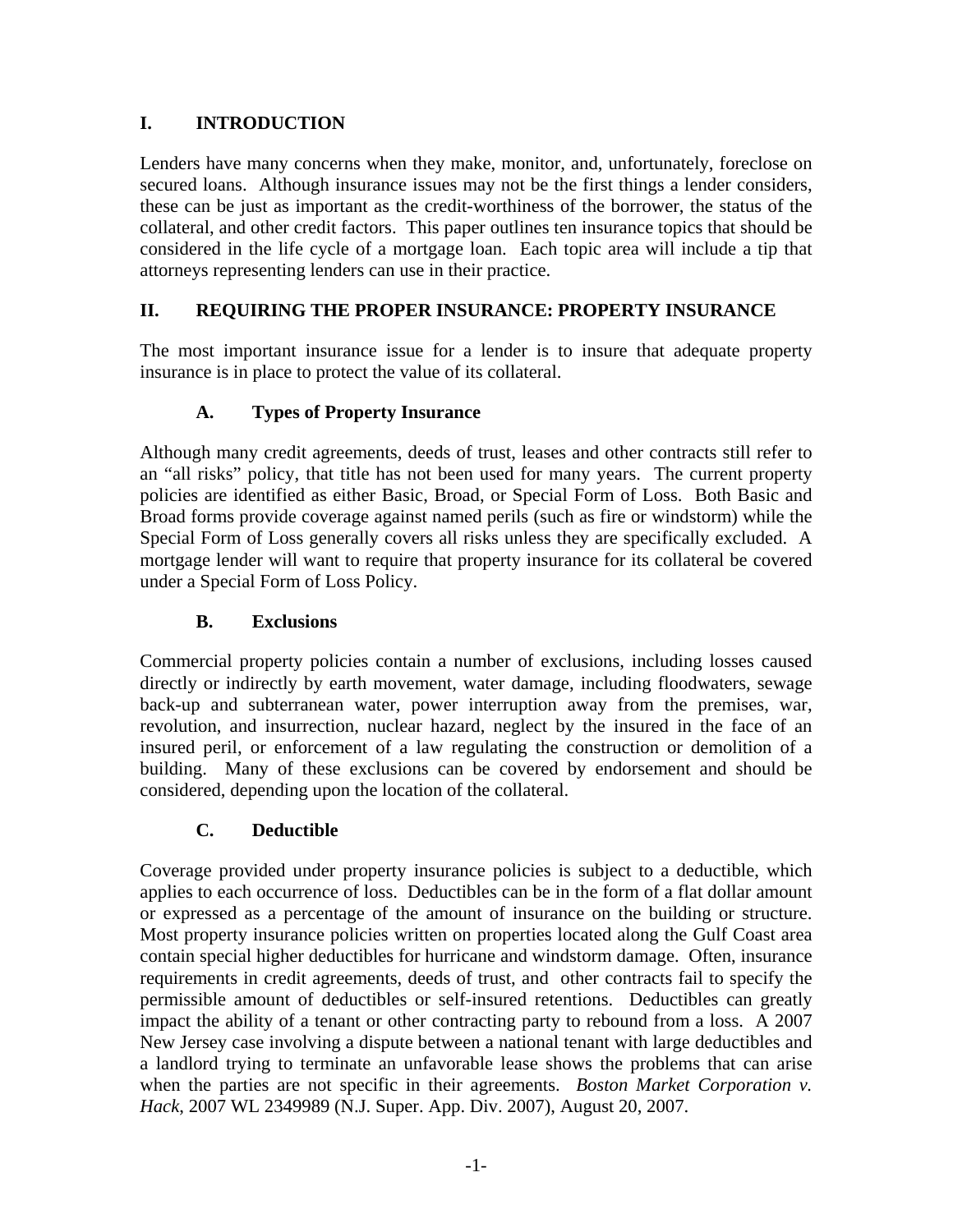### **D. Replacement Value; Actual Cash Value**

Claims on property insurance are paid on either an actual cash value or replacement cost basis. Actual cash value is the cost of the damaged property less depreciation. A policy that provides replacement cost coverage pays the actual amount needed to replace the damaged property after a loss, without regard to depreciation, subject to the limits of the policy. However, in order to recover this greater amount, the property must, in fact, be repaired or restored.

# **E. Specify Amounts to Avoid Co-Insurance**

Most mortgage insurance requirements stipulate that the policy limits of property insurance must be adequate to avoid the effect of any co-insurance. Why? Because property policies typically impose a co-insurance requirement (perhaps 80% or 90% of the value of the insured property); if the insured carries less insurance, the amount of recoveries will be reduced proportionately. This is to avoid the possibility that insureds will gamble that it is unlikely that they will suffer a total loss of the property. If they carry less insurance (for instance, 50% of the value of the property), they will save premium costs and still be protected in the event of a partial loss of the property. By imposition of a co-insurance requirement, a property policy will reduce recovery from even a partial loss by multiplying the amount of the loss by a fraction calculated by dividing the actual insurance purchased by the amount that should have been purchased (based on the 80% or 90% requirement). The applicable deductible is then subtracted from the resulting amount. This is an unsatisfactory result for a lender.

# **F. Flood Insurance**

Floods have caused particular problems in 2011. Flood insurance is a separate peril that is excluded from even the Special Form of Loss insurance. The Federal Government provides subsidized flood insurance through the National Flood Insurance Program ("NFIP"). Initial authorization of the NFIP expired several years ago but has been extended by multiple short-term extensions. The barrier to a long-term extension is disagreement between the House and the Senate as to the scope of coverage, steps to make up deficits in the program, and the ability of independent agents to issue flood policies. The NFIP does not include business income coverage. It only addresses direct physical loss of property and is subject to dollar limitations. The latest extension occurred on December 16, 2011 and continued the effectiveness of the program through May 31, 2012.

# **G. Green Insurance Products**

If the lender is financing a LEED® certified or other "green" building project, it may want to consider requiring the borrower to carry insurance specifically intended to provide for rebuilding to "green" standards. While green insurance is fairly recent, a number of companies now offer it and in the proper circumstance it may be of value.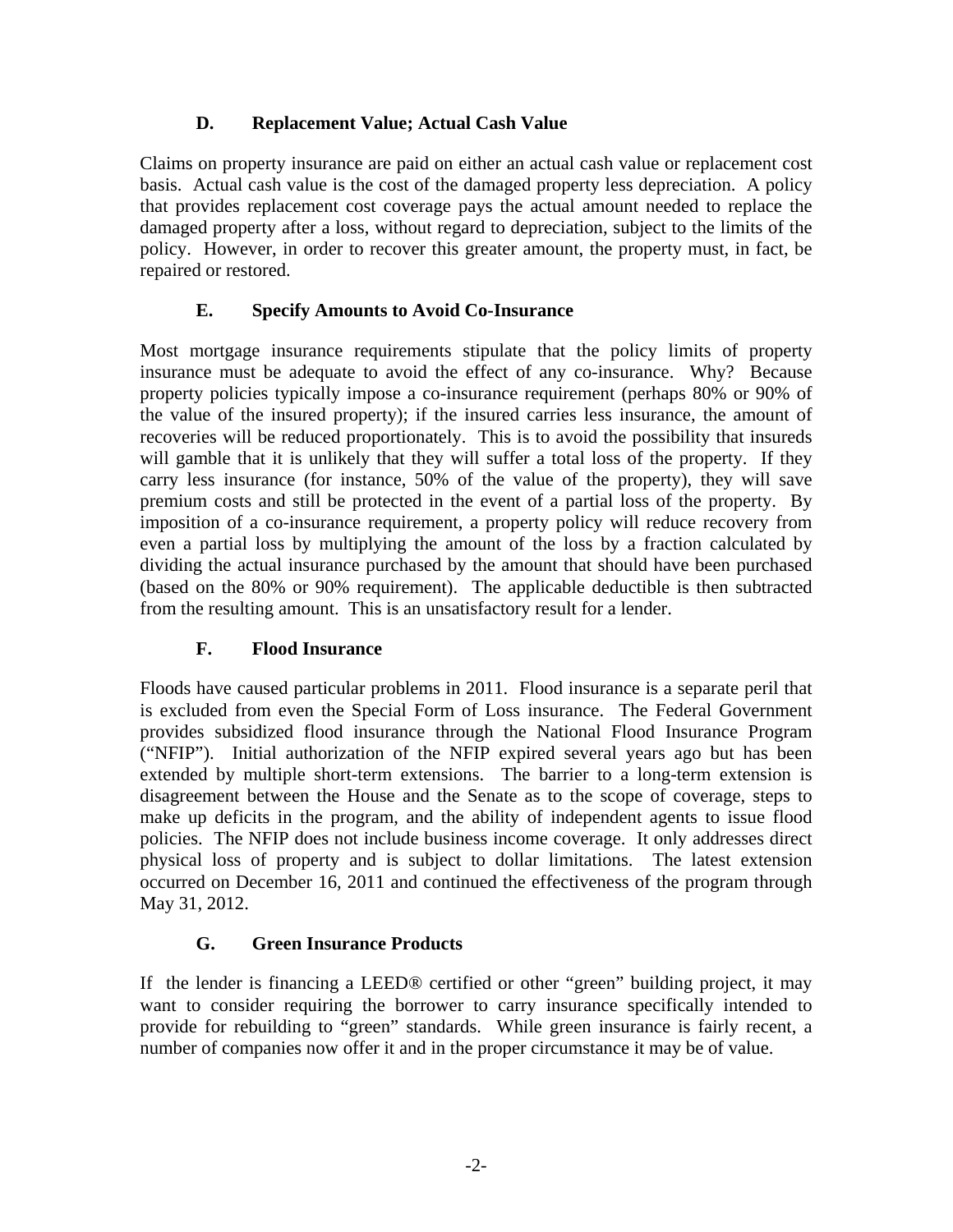### **H. Tip**

Stipulate acceptable deductibles and understand the effect that a percentage deductible will have on recovery after a loss.

### **III. RIGHTS OF THE MORTGAGEE TO THE BORROWER'S INSURANCE PROCEEDS**

### **A. Insurable interests**

Both the mortgagor and mortgagee have insurable interests in mortgaged property. A mortgagor may insure the mortgaged property in an amount equal to the property's value while a mortgagee's insurable interest is limited to the amount of its secured debt. Absent a contractual undertaking to insure the mortgaged property and to insure the interest of the mortgagee, the mortgagor does not have an obligation to do so. However, it is customary in commercial financing to require the mortgagor to carry insurance for the joint interest of both mortgagor and mortgagee.

# **B. Open Mortgage Clause**

There are different types of mortgagee clauses in a property insurance policy. The primary types are the open mortgage clause and the standard mortgage clause. A clause that only provides that insurance proceeds will be payable to a mortgagee "as its interest may appear" links the mortgagee's recovery to the right of the mortgagor to recover. This clause exposes the mortgagee to risks that the insurer will be afforded a defense to payment based upon inequitable conduct of the mortgagor or other defenses and limitations the insurer has against the insured mortgagor, such as failure to perform a condition for coverage under the policy. *See* cases and discussion at 48 A.L.R. 121 (1927) and 38 A.L.R. 367 (1925) and 3 COUCH ON INS. § 65.8. Examples of the effect of such a clause are *Commerce Bank & Trust Co. v. Centennial Ins. Co.*, 446 N.E.2d 73 (Mass. 1983) and *Pioneer Food Stores Coop., Inc. v Fed. Ins. Co.*, 563 N.Y.S.2d 828 (N.Y. Sup. Ct. 1991). In *Commerce Bank* the mortgagee claimed that it should receive the insurance proceeds regardless of whether the loss was caused by a fire set by the mortgagor. While the court did not determine the question of arson, it held that the mortgagee could recover only if the mortgagor was entitled to recover. *Pioneer* also involved suspected arson by the mortgagor; because the mortgagor would not provide financial information or submit sworn affidavits regarding the loss, the mortgagee was denied recovery. Not all borrowers facing financial difficulty consider insurance fraud as the way out of their problems, but the mortgagee of one who has taken this path will be unprotected if it is only named as loss payee or is covered under an "open mortgage clause" type of endorsement.

# **C. Standard Mortgage Clause**

The standard mortgage clause was developed to protect recovery by the mortgagee even though the insurance contract between the mortgagor and the insurer might be voided because of certain omissions or acts by the mortgagor (for example, neglect, arson, concealment). A standard mortgage clause grants independent rights to the mortgagee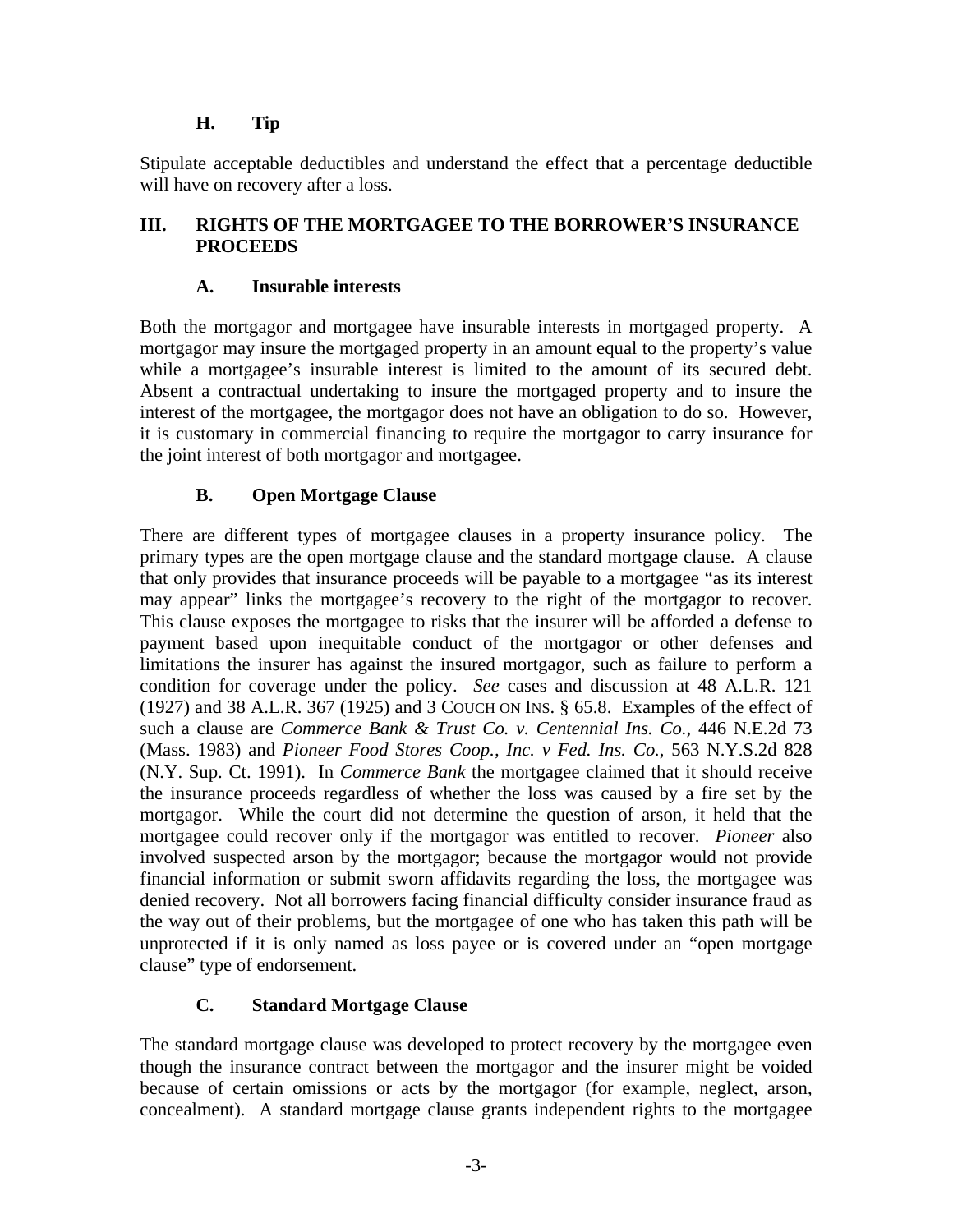from the insurer that can be enforced regardless of the actions of the mortgagor. A standard mortgage clause, like the open mortgage clause, provides that the loss will be payable to the mortgagee "as its interest may appear," but it goes further to provide that the insurance, as to the mortgagee, will not be invalidated by acts of the insured. Standard commercial property policies automatically extend coverage to the mortgagee as an insured through the inclusion of the standard mortgage clause. 4 COUCH ON INS. §§ 65:32 and 65.9. Examples of cases that provide payments to the mortgagee under such clauses are *National Commercial Bank & Trust Co. v. Jamestown Mut. Ins. Co.*, 334 N.Y.S.2d 1000 (N.Y. Sup. Ct. 1972) and *Foremost Ins. Co. v Allstate Ins. Co.*, 460 N.W. 2d 242 (1990). In the *National Commercial Bank* case the insurer claimed that material misrepresentations of the insured voided the policy. However, the court found that the standard mortgage clause created a separate contract between insurer and mortgagee that was not affected by the actions of the insured. *Foremost* involved yet another cases of arson by the insured, but because the policy named the mortgagee under the standard or union clause, it was entitled to recover despite the actions of the insured. John W. Steinmetz and Stephen E. Goldman, *The Standard Mortgage Clause in Property Insurance Policies*, 33 TORT & INS. L. J. 81 (1997).

### **D. Tip**

Be aware of the difference in mortgagee clauses and require the standard mortgage clause.

### **IV. REQUIRING THE PROPER INSURANCE: LIABILITY INSURANCE**

Liability insurance requirements are often considered by landlords and tenants, rather than mortgage lenders and borrowers. Why? When landlords and tenants own or control portions of the same property, the possibility for injuries to persons, damage to adjoining property, and other potential sources of liability abound. The same is not true in the case of a passive lender and its borrower. Why should a lender care about the liability insurance carried by its borrower?

### **A. Viability of the Borrower**

The primary reason for the lender's concern with this type of property is if its borrower suffers an uninsured (but insurable) loss that is beyond its ability to absorb, the borrower's continued viability is at stake. Further, although the likelihood of a claim against a mortgagee for injuries incurred at the mortgaged property are small, the mortgagee should still require that it be named as an additional insured on the borrower's liability insurance. This will reduce the chances the lender's own insurance will be required to pay a claim that would be covered by the mortgagor's required insurance.

### **B. Amount of Insurance**

Unlike property insurance, for which the value of the mortgaged property and coinsurance concerns dictate the dollar amount of required coverage, the amount of liability insurance is often dictated by the level of risk involved in the borrower's activities. Commercial general liability insurance carry both an aggregate limit for the policy period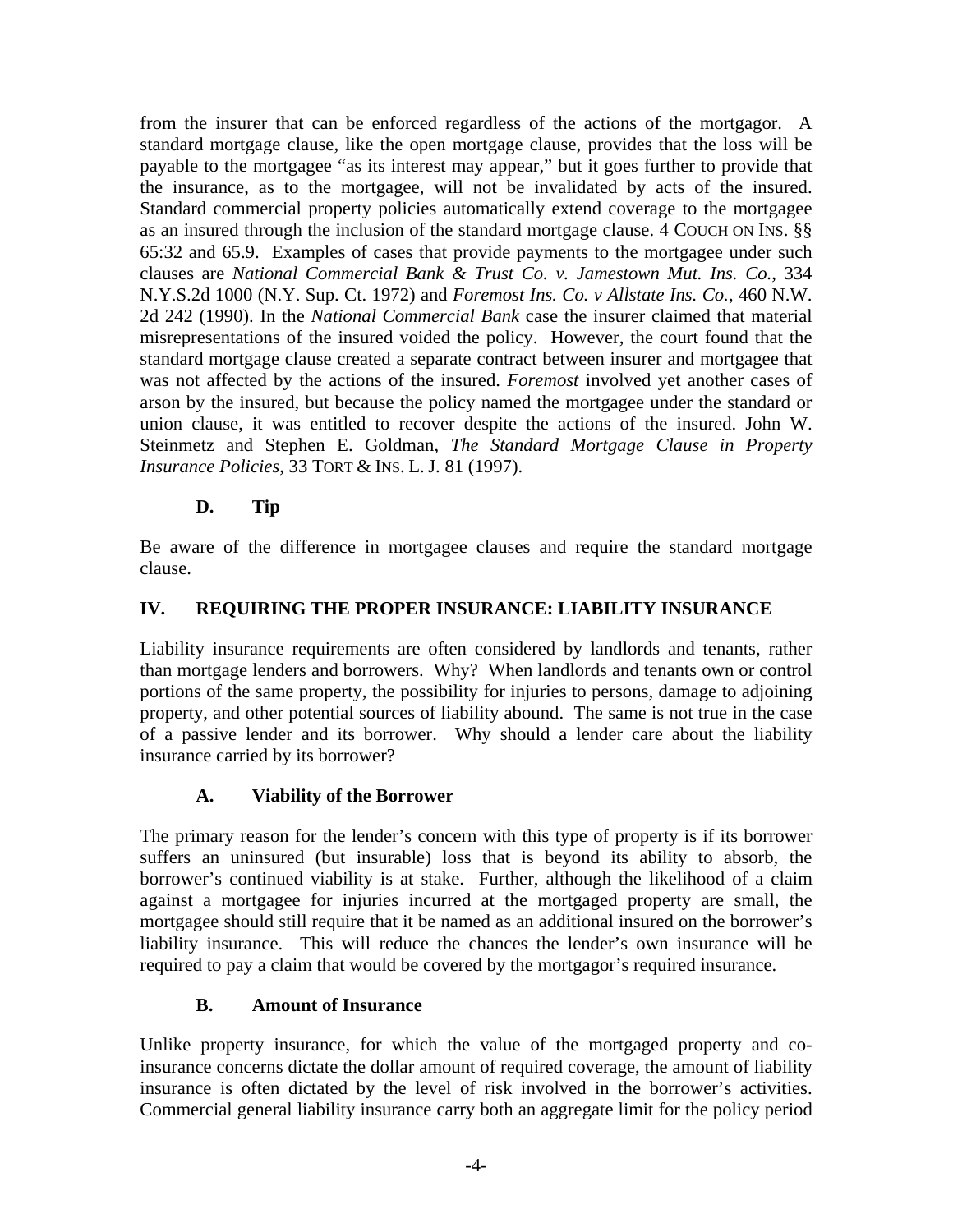as well as sublimits for specific risks. For instance, a policy may limit recovery for a single occurrence during the policy period as well as an aggregate for the policy period. Typically, the lender requires the borrower also carry excess liability or an umbrella policy that covers losses in excess of those stated in the CGL policy.

# **C. Additional Insured; Waiver of Subrogation; Primary Coverage.**

As important as stipulating the amount of liability insurance to carry is the requirement that the lender be named as an additional insured on the borrower's policy. As an additional insured, the lender is entitled to the benefits of the policy but is not charged with obligations of the named insured (such as payment of premiums). The lender should require the insurer to waive all rights of subrogation against the mortgage lender. This may require an endorsement to the CGL policy, although some forms contain an automatic waiver of subrogation. Further, if the lender is an insured (such as an additional insured) under the policy the insurer cannot exercise subrogation rights against its insured. Also, because a particular risk may be covered under both the lender's and the borrower's insurance, the borrower's insurance should be required to be primary. This avoids the possibility the lender's insurer would also be required to respond in the event of a claim based on "other insurance" clauses present in many CGL policies. The "other insurance" clause shifts primary coverage to any other insurance covering the risk, which may be contrary to the risk allocation intentions of the lender.

### **D. Tip**

Stipulate that the borrower's insurance is primary.

### **V. REQUIRING THE PROPER INSURANCE: BUSINESS INCOME AND CONTINGENT EXPENSE**

In addition to losses from direct physical loss of the property, loss of income due to inability to use the mortgaged property and loss of income due to losses suffered by suppliers or customers (without loss to the mortgaged property) are major concerns. Disruptions in the supply chain around the world can have a tremendous impact on the business of landlords and tenants in the United States. An example is the recent earthquake, tsunami, and nuclear power crisis in Japan.

### **A. Business Income Insurance**

Business income insurance is intended to compensate for losses associated with the interruption of the mortgagor's business due to suspension of operations resulting from physical damage to the insured's premises. Business interruption losses can be covered for a fixed period of time after the damage occurs or for the "period of restoration." The amount paid by the insurance company is based on proven actual loss of business. Business income insurance also typically covers extra expenses, such as expenses incurred to avoid or minimize the suspension of business and to continue operations either at the insured premises or at a temporary location. Policies usually include civil authority coverage, which reimburses the insured for lost income and necessary expenses incurred because a civil authority prohibits access to the insured premises due to off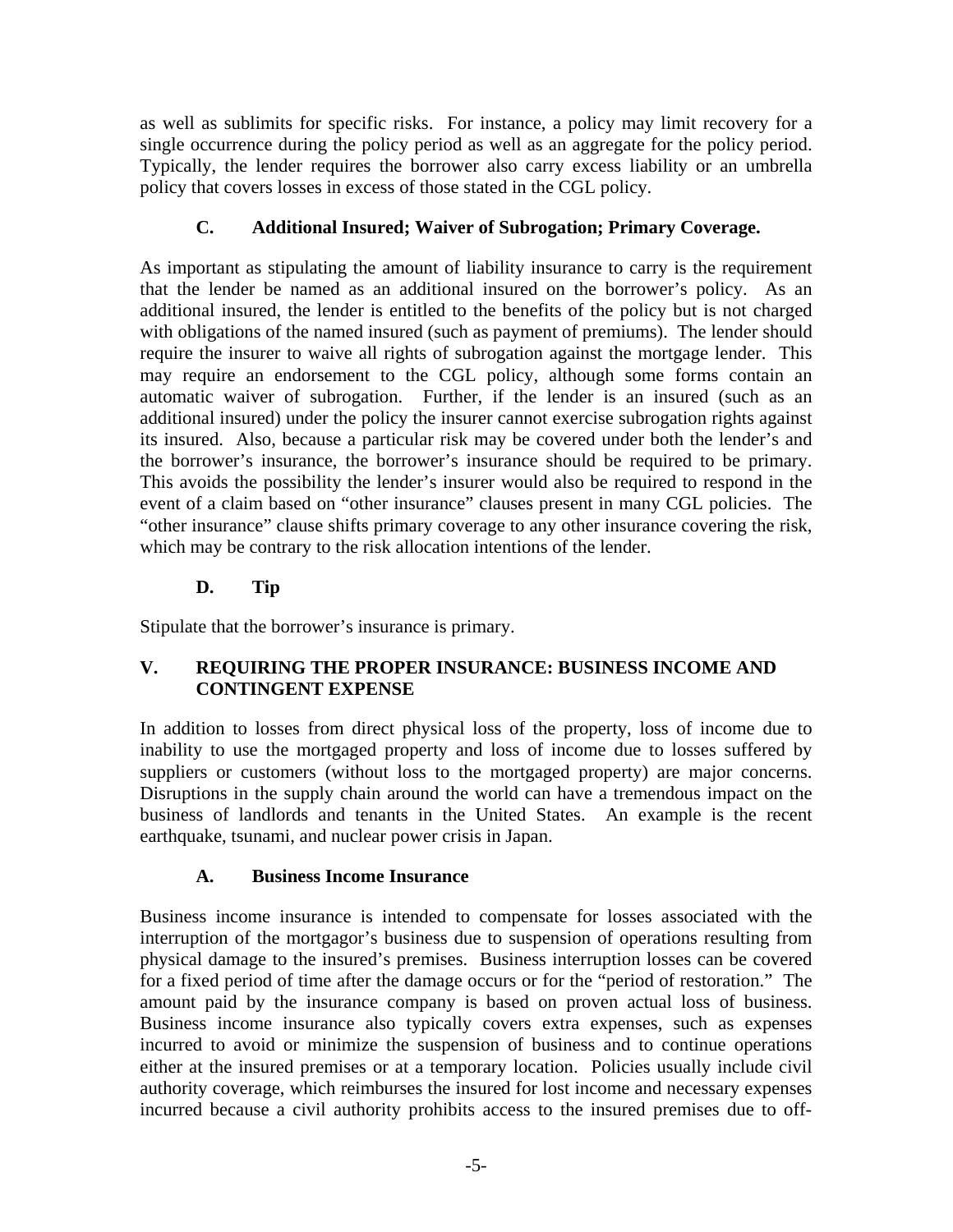premises damage from a covered peril. By requiring its borrower to carry this insurance, a mortgage lender may increase the likelihood that its borrower will remain a viable entity following a disruption of use of the mortgaged property.

# **B. Contingent Business Income**

While property insurance and business income insurance focus on losses to property owned by the mortgagor, contingent business income insurance may provide some relief when the insured premises are not damaged but utilities are unavailable due to off-site damage or when damage to the property of suppliers or customers causes a loss to the insured.

# **C. Rental Insurance**

Business income rental coverage protects the landlord when a tenant's rent is abated, such as when the premises are not habitable due to damage or destruction. Many tenants, particularly small tenants, may not be able to continue to pay rent if they cannot access the premises and are not properly insured for this contingency. However, a lease can provide that a tenant's rent is abated in the event of damage to the leased premises. The landlord may insure this risk with rental insurance and include the cost of the rental insurance in the operating expenses of the building. A lender with a lien on commercial rental property will benefit from requiring its mortgagor to carry this coverage, as it could support the viability of the project.

# **D. Tip**

Require the borrower to carry business income insurance and stipulate the minimum acceptable period of coverage.

### **VI. OBTAINING EVIDENCE THAT THE PROPER INSURANCE HAS BEEN PLACED AND IS IN FORCE**

Specifying adequate insurance coverages is the first step in protecting the mortgagee. The next step that the mortgage lender must take is to confirm the insurance has been obtained and is in full force and effect.

# **A. Certificates of Insurance**

Many loan agreements, mortgages, and deeds of trust require furnishing a certificate of insurance as evidence of the existence of the proper insurance. Is this sufficient? Unfortunately, no. Prior to 2006, the ACORD form of certificate for property insurance appeared to be evidence of insurance and appeared to give rights against the insurer (including independent rights to notice upon cancellation). When the ACORD forms changed in 2006 to clearly state that the certificates conferred no rights on the certificate holder, mortgage lenders and attorneys attempted to negotiate with the insurers and agents to restore some enforceability to insurance certificates. Unfortunately, these efforts did not succeed. In fact, the insurance industry approached state insurance commissioners and legislatures to gain support for their position that a certificate of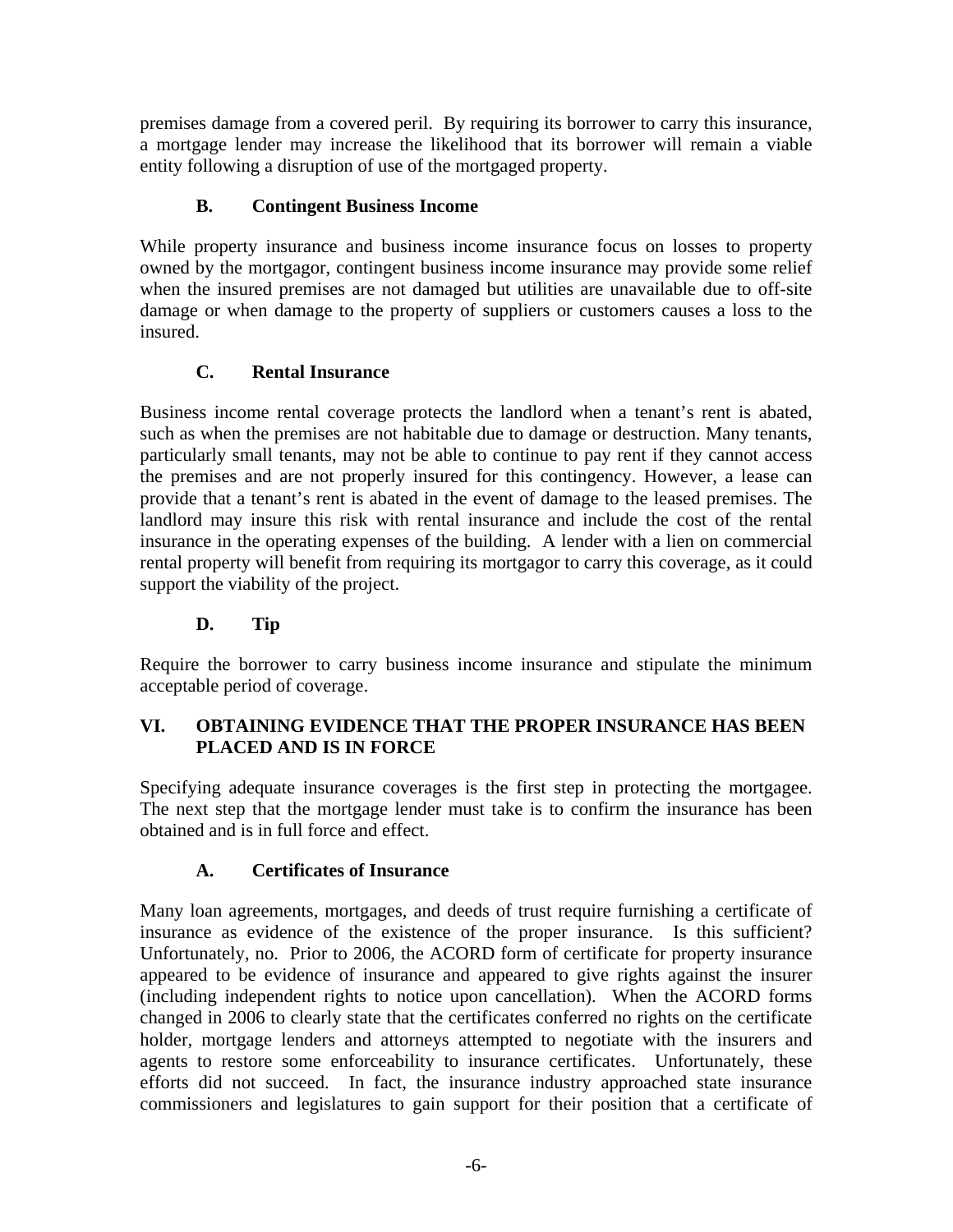insurance could not vary the underlying policy or grant rights that did not exist under the applicable policy. At last count, 42 states now have either insurance regulations or statutes on this point. Texas has both. Texas Department of Insurance Commissioner's Bulletin #B-0049-10 (November 24, 2010); SB 425, Texas Insurance Code Chapter 1811 (effective January 1, 2012).

The result? A certificate of insurance does not provide coverage if coverage is not provided in the underlying policy. A certificate of insurance, if incorrect, may provide a claim against the agent who issued the incorrect certificate, but it does not obligate the underwriter under the policy. *TIG Ins. Co v. Sedgwick James of Washington*, 276 F.3d 754 (5th Cir. 2002), aff'g 184 F.Supp.2d 591 (S.D. Tex. 2001); W. Rodney Clement, Jr., *Is a Certificate of Commercial Property Insurance a Worthless Document*? PROBATE & PROPERTY 46 (May/June 2010); Janet M. Johnson, *Relying Only on Certificates of Insurance Remains Risky*, ACREL Newsletter Vol. 18, p. 9 (March 2000); Alfred S. Joseph III and Arthur E. Pape, *Certificates of Insurance: The Illusion of Protection*, PROBATE & PROPERTY 54 (Jan./Feb. 1995).

# **B. The Alternatives to a Certificate of Insurance**

If a certificate of insurance does not afford independent rights against the insurer, what alternatives are available to protect a mortgage lender? Unfortunately, there is no good alternative to obtaining and reading the underlying policy. This adds costs, particularly in instances in which multiple properties are covered under blanket policies, or properties are owned by large, national entities with operations in many locations. The lender's insurance advisor or risk management division must obtain and read the policy to determine what coverages are extended and whether the covenants comply with the requirements of the loan agreement or deed of trust.

# **C. Tip**

Verify that the client understands the limitations of certificates of insurance.

# **VII. SELF INSURANCE ISSUES**

# **A. The Self-Insured Borrower**

Loan agreements, mortgages, and deeds of trust typically provide very specific requirements for insurance to be carried by the borrower. Subject to consent of the lender, the borrower is often given the right to self-insure some or all of the listed risks. What concerns should be considered in granting or denying approval for self-insurance? These concerns are typically addressed by the joint decision of the risk management and credit departments, because self-insurance means, except for any amounts provided by reinsurance, that only the unsecured credit of the borrower stands behind a loss or liability.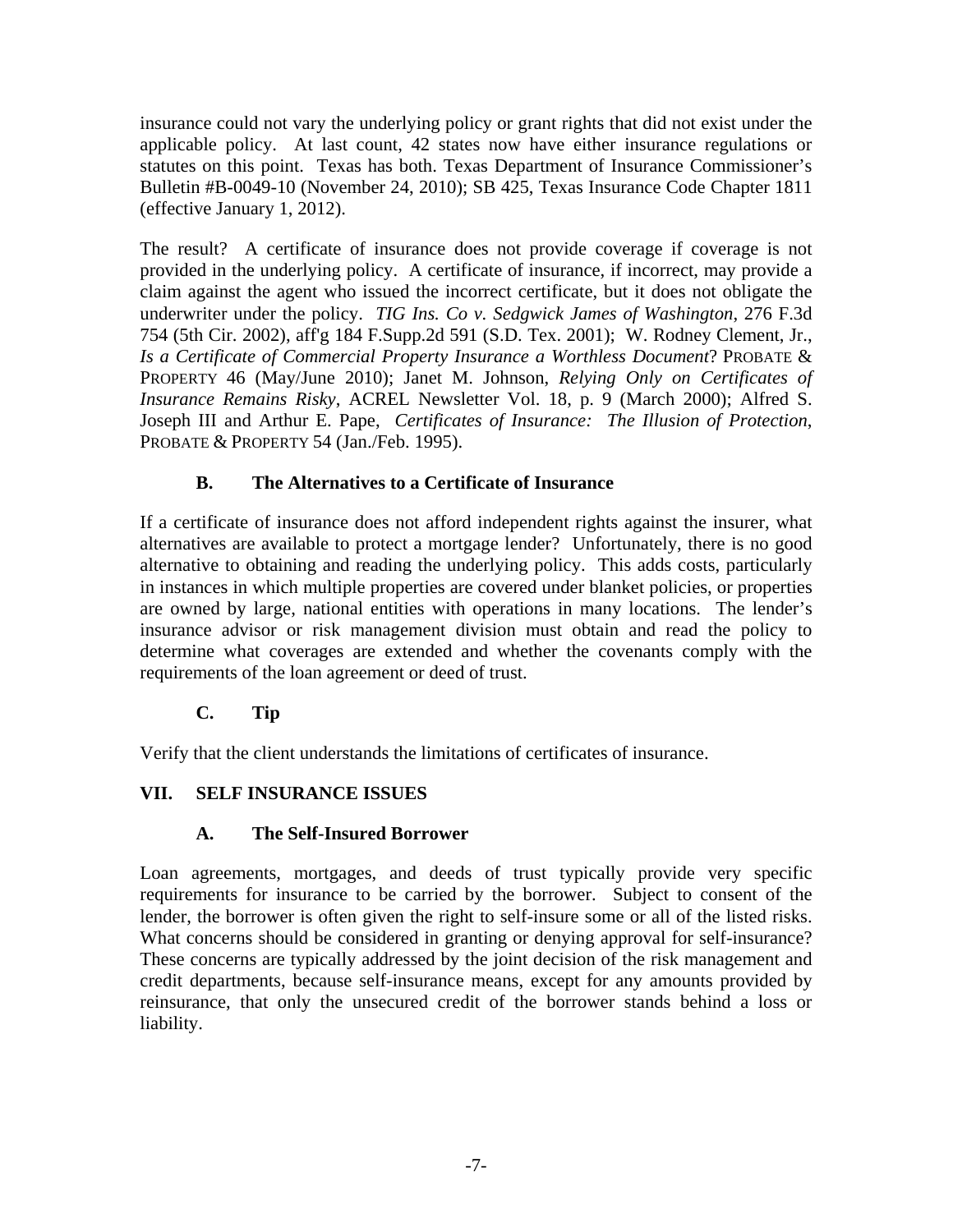### **B. What is Self-Insurance?**

The umbrella term "self-insurance" does not clearly indicate what procedures are to be followed and what protection is available. Because there is no defined term for selfinsurance, the lender should recognize that it may impose conditions and limitations on what insurance the borrower needs to carry. Ann Peldo Cargile, Stephen K. Cassidy, and Arthur E. Pape, *Are you Bare or Are you Covered; An Examination of Some Key Issues Raised by Self-Insurance*, THE ACREL PAPERS, Fall 2002 at 341. As an example, a borrower may retain extremely high deductibles or self-insured retentions, but may obtain policies of reinsurance for losses over a certain level. Deductibles and self-insured retentions mean that only the credit of the borrower backs losses up to a certain amount. If the borrower's policy includes self-insured retentions, the borrower handles and manages all claims and provides the defense of all lawsuits. The reinsurer is involved only when the limits have been surpassed. In such a case, obligations of defense, as well as those of indemnity, are provided by the borrower.

### **C. Limits on Self-Insurance**

If a lender is willing to allow a borrower to self-insure, it should consider limitations and restrictions on this right. For instance, the lender may consider limits on specific deductibles and retained risks and require evidence of reinsurance from a financially responsible insurer. Because the borrower's unsecured credit alone stands behind most losses, only the most credit-worthy borrowers should be allowed to self-insure. The right to self-insure may be limited to continued compliance with financial means tests and with compliance with other terms and conditions of the loan agreement or deed of trust. Mortgage lenders are currently monitoring the borrower's financial situation, so these tests could easily fit into that review process.

### **D. Limit the Use of Self-Insurance by Successors**

Most loans limit certain fundamental changes of the borrower, such as mergers, without consent of the lender. A sale of the mortgaged property and assumption by the transferee typically will also be subject to consent of the lender. When requested to consent to such a transaction, the lender should consider whether the modified entity structure or new owner of the mortgaged property should be allowed the same rights to self-insure as were given to the original borrower. The credit agreement may be even more specific and limit the right to self insure to only the original borrower. This insures that the question of self-insurance is considered by the lender at the time of a merger or transfer of mortgaged property and is not overlooked in the approval process.

# **E. Tip**

Do not simply provide that the borrower may self-insure. Stipulate appropriate limitations and restrictions.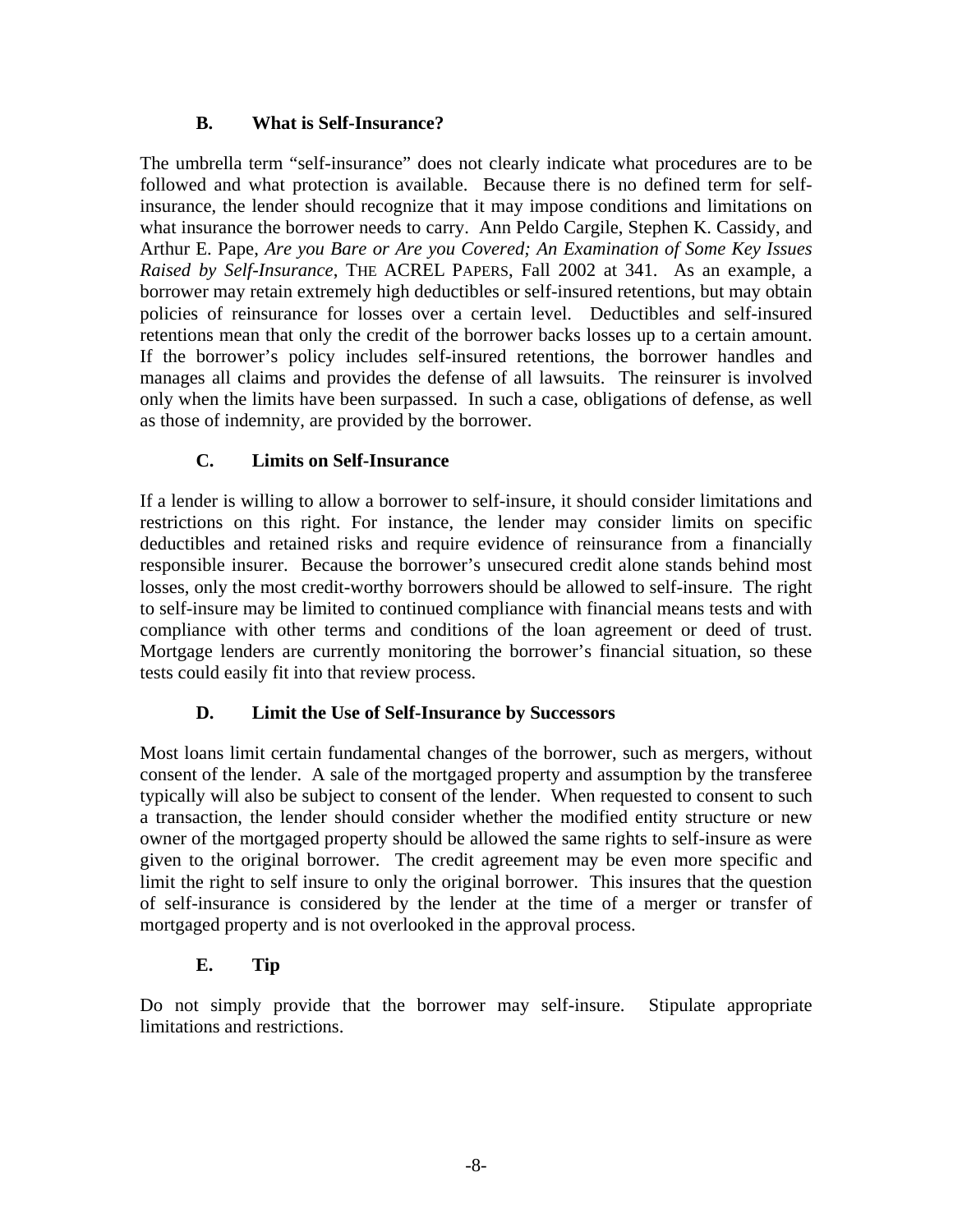### **VIII. MANAGING PROCEEDS AFTER AN INSURANCE LOSS**

#### **A. Addressing the Issue in the Loan Agreement or Deed of Trust**

All loan agreements and deeds of trust address the issue of application of insurance proceeds after a loss. Depending upon the nature of the loan, the strength of the borrower, and the lender, these provisions may give the lender absolute discretion as to whether to release insurance proceeds to the borrower for use in rebuilding or to apply to reduce or discharge the mortgage debt, or they may outline conditions under which the borrower will be entitled to receive the proceeds to rebuild the project. Scott Osborne & Julie Williamson, *Living with Loan Documents after a Casualty*, ACREL Insurance Workshop, 1994.

#### **B. Considerations in the Decision to Allow Rebuilding; Replacement Value**

If the lender has total discretion in the use of the proceeds, in making a decision to allow rebuilding, it will consider the viability of the project, the strength of the borrower, the lender's relationship with the borrower and its affiliates, and other credit-driven factors. It should also consider the effect this decision will have on the amount of the recovery. The lender will typically require the borrower obtain replacement value insurance. This provides more coverage than "actual cash value" because it provides funds necessary to replace the project, rather than taking the original cost of the insured property and then applying a reduction for physical depreciation. Because replacement value insurance provides more coverage, it is more expensive. However, receipt of replacement proceeds depends upon replacement of the project. If the project is not rebuilt, the insurer will pay only the lesser actual cash value proceeds. The lender should be aware of this as it considers whether to allow rebuilding or to require repayment of its loan.

### **C. Tip**

Be aware that if the mortgaged property is not rebuilt following a loss neither the borrower nor the lender will be able to recover the higher replacement cost amount.

### **IX. ISSUES ARISING AT THE TIME OF WORKOUTS**

When a lender approaches a workout situation, it typically considers the project's viability, the strength of the borrower, the ability to obtain additional collateral or creditworthy guarantors, and other credit-driven factors. What should it consider in terms of the borrower's insurance?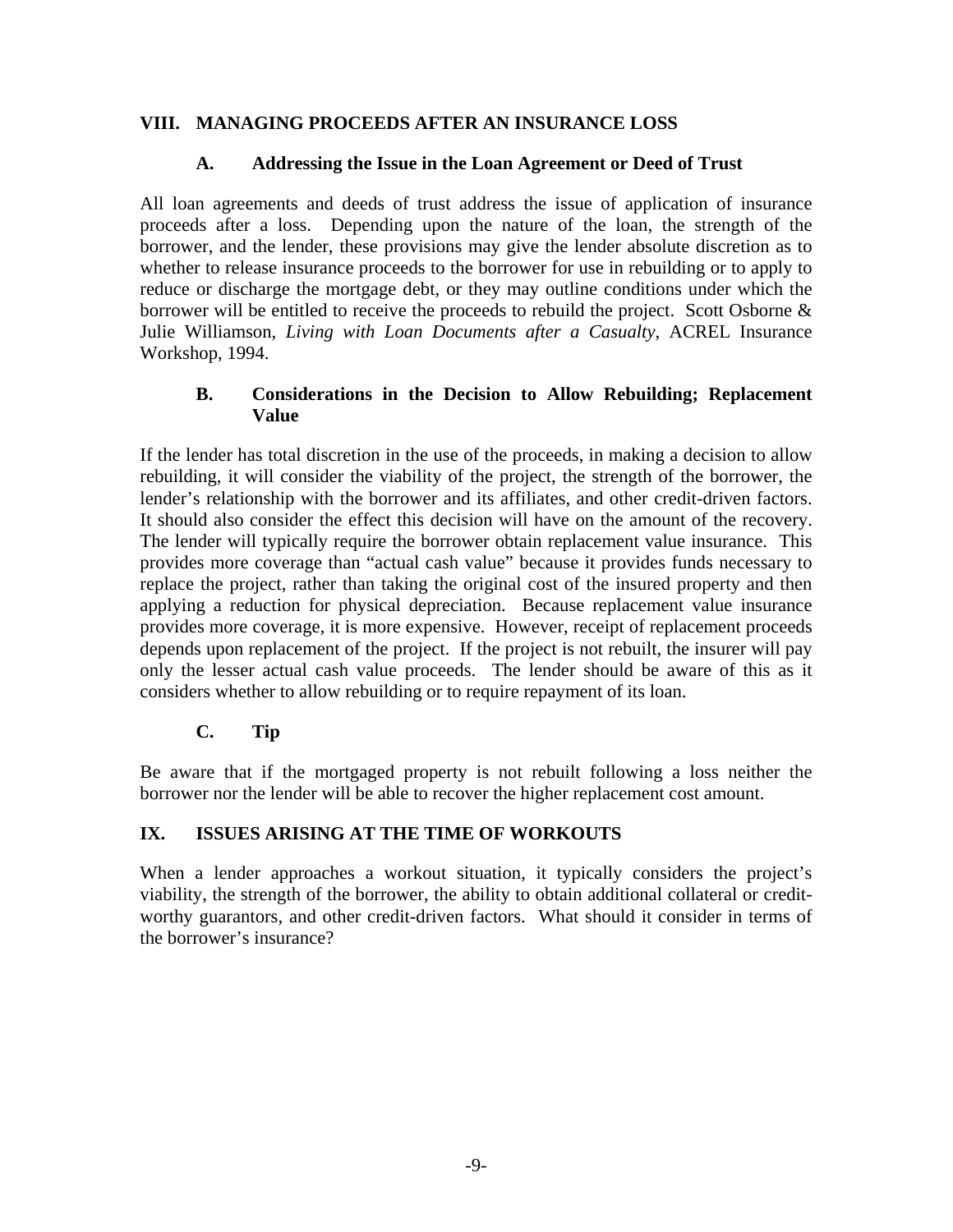### **A. Use of Proceeds**

The lender typically has sole discretion whether to apply insurance proceeds to repayment of the loan or rebuilding of the project. If the borrower negotiated more favorable conditions for use of proceeds, the workout period is the proper time to consider revisions to the use of proceeds.

# **B. Self-Insurance**

If the borrower was permitted to self-insure, the workout period is the time to consider whether the limitations on self insurance are sufficient and whether the borrower is still a good candidate for self insurance.

# **C. Evidence of Insurance**

Although lenders are very aware of the limitations of insurance certificates, many still rely upon certificates rather than requiring copies of policies and a review of those policies to determine whether all coverages have been placed as required and are still in force and effect. The workout period is the time to go behind the certificate and require the actual policies and to require lender's own insurance/risk management department determine whether the required coverages are in place.

# **D. Tip**

When approaching a workout, consider insurance issues as well as credit issues.

# **X. ISSUES ARISING AT THE TIME OF FORECLOSURE**

Insurance issues need to be considered by the loan officer and foreclosure counsel at the time that the foreclosure is planned. Although all of the issues raised elsewhere in this paper are important, there are several issues unique to a foreclosure that should be considered.

# **A. Considerations Prior to Foreclosure**

Some property insurance policies require the mortgagee to notify the insurance carrier of the commencement of foreclosure. Notice is given to the insurance carrier so that it may protect its position by purchasing the secured indebtedness or bidding at the foreclosure sale, especially if a casualty loss has occurred before the foreclosure sale. The safest practice is to notify the insurance company of a pending foreclosure sale and of the change of ownership after the foreclosure sale.

Further, if the mortgagor abandons the mortgaged property before the foreclosure sale, the mortgagee must confirm continuation of coverage. Most property insurance policies exclude or reduce coverage if the insured property is vacant for more than a certain period of time, usually 60 days. This limitation arises from the possibility that vandalism, glass breakage, theft, and other casualties may occur when the property is unprotected. Although a company may offer an endorsement to override the vacancy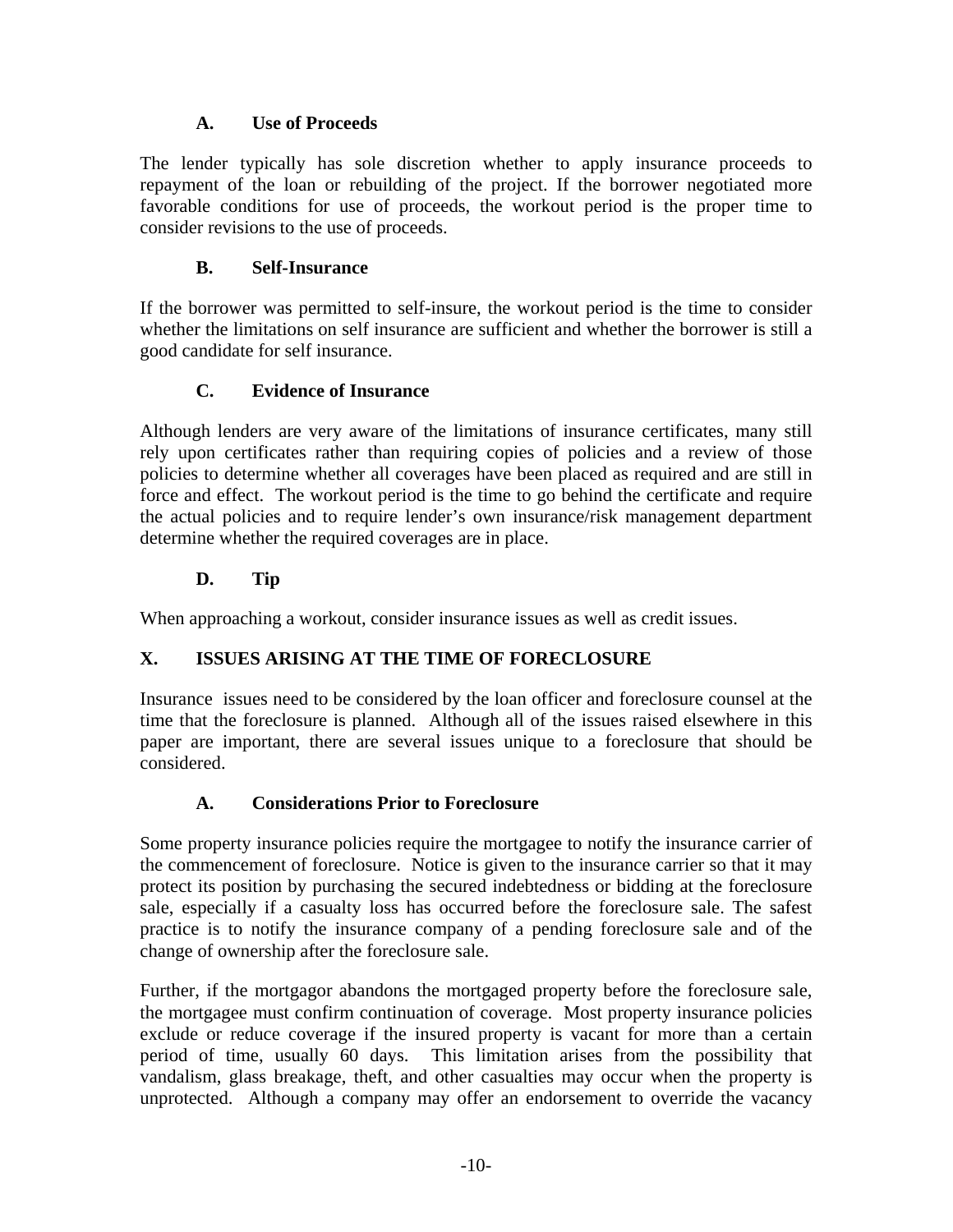exclusion, these endorsements typically provide for short term coverage at a much greater cost.

# **B. Loss to the Property Before Foreclosure**

If the mortgaged property is damaged before the foreclosure sale, the lender will be concerned as to whether the mortgagor, the lender, or the purchaser at the foreclosure sale will receive the insurance proceeds. In addition, the lender should consider whether a greater recovery is available if the proceeds are applied in reconstruction of the mortgaged property or if they are taken as a cash payment. The greater replacement cost proceeds are payable only if the property is repaired. If proceeds are applied to the mortgage debt, the lower "actual cash value" will be paid.

The lender's right to the property insurance proceeds depends on the existence of an insurable interest in the mortgaged property. A secured lender's interest in the policy is limited to the balance of the secured indebtedness. Therefore, its interest will vary depending on the action taken by the insurer before the insurer disburses the insurance proceeds. If the lien is foreclosed before the proceeds are distributed, the lender's right to the proceeds may be reduced or extinguished, depending on the lender's interest remaining after foreclosure. If the lender purchases the mortgaged property for the amount of the debt outstanding, it will have no right to the insurance proceeds. *Beneficial Standard Life Insurance Co. v. Trinity National Bank*, 763 S.W.2d 52 (Tex. App.—Dallas 1988, writ denied); *Helmer v. Texas Farmers Insurance Co*., 632 S.W.2d 194, 196 (Tex. App.—Fort Worth 1982, no writ); *Norwest Mortgage, Inc. v. State Farm Fire & Casualty Co*., 118 Cal. Rptr. 2d 367 (Cal. App. 2002); *Lenart v. Ocwen Financial Corp*., 869 So.2d 588 (Fla. App. 2004); Patrick A. Randolph, Jr., *The Mortgagee's Interest in Casualty Loss Proceeds; Evolving Rules and Risks*, 32 REAL PROP. PROB & TRUST LAW J. 1 (1997); *Burning Issues: The Role of Insurance in a Real Estate Transaction*, ABA Real Property Program, 1998 Annual Meeting; Sidney G. Saltz, *Tug of War: Who Gets the Casualty Insurance Proceeds*?, PROBATE AND PROPERTY, 32 (July/August, 1999). Because the lender's knowledge of a loss to the mortgaged property is irrelevant for purposes of determining an insurable interest, a physical inspection of the property prior to foreclosure may avoid any accidental loss of a claim to insurance proceeds. If the lender purchases the mortgaged property for less than the balance owed on the secured debt, it may recover from the insurer, as from the mortgagor, the deficiency (up to the policy limits). *Arkansas Teacher's Retirement Sys. v. Coronado Properties*, 801 S.W. 2d 50 (Ark. App. 1990); *Imperial Mortgage Corporation v. Travelers Indemnity Company of Rhode Island*, 599 P. 2d 276 (Colo. App. 1979); *Phalen Park State Bank v. Reeves*, 251 N.W. 2d 135 (Minn. 1977); John W. Steinmetz and Stephen E. Goldman, *The Standard Mortgage Clause in Property Insurance Policies*, 33 TORT & INS. L. J. 81, 102 (1997); 4 COUCH ON INS. §§ 65:12 and 65:59.

The lender should consider postponing the foreclosure sale until after the amount payable on the insurance policy is determined. If not, it risks overbidding and establishing a deficiency less than the amount of the insured casualty loss. If the lender determines that it must foreclose before the insurance proceeds are liquidated and applied to reduce the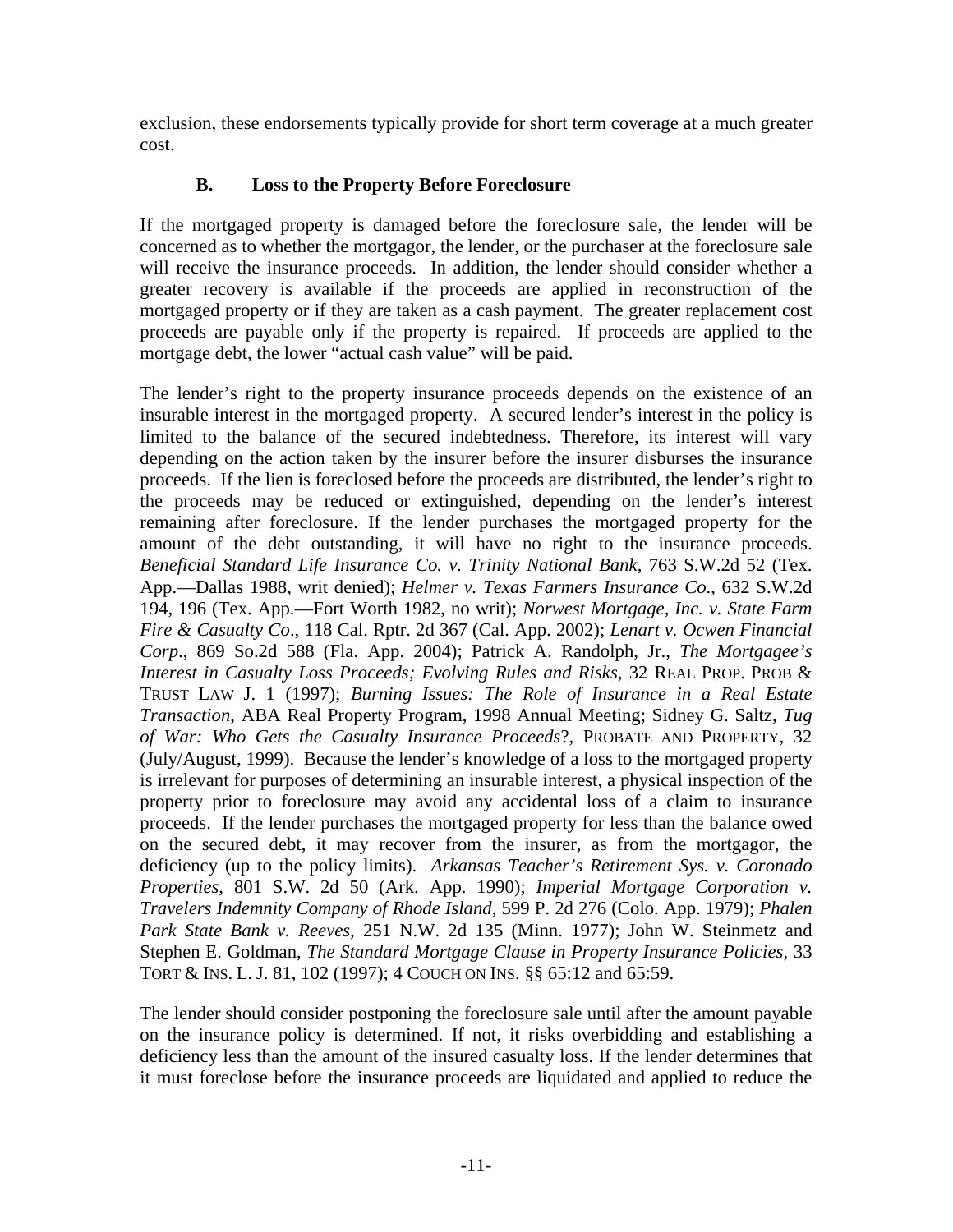secured debt, it should bid low enough to establish a deficiency equal to the expected insurance proceeds.

# **C. Tip**

Remember that the mortgagee's insurable interest is limited to the amount of its secured debt. If the debt is extinguished in foreclosure, the lender will have no right to insurance proceeds.

# **XI. RECEIVERS AND BANKRUPTCY ISSUES**

# **A. Receiverships**

In recent years the request for appointment of receivers in connection with foreclosures has increased dramatically. Lenders and servicers have resorted to receiverships to operate and even sell the property, without proceeding to a foreclosure sale. Morris A. Ellison, Lawrence M. Dudek, and Samuel H. Levine, *'Tis Better to Receive - The Use of a Receiver in Managing Distressed Real Estate*, THE ACREL PAPERS 1 (Fall 2009). The rights and obligations of the receiver are established by applicable state and federal law and in the order of receivership. Typically, these require the receiver to post a bond to insure its faithful performance, address operation of the premises, collection of rents, maintenance of insurance and, if permitted by the court and applicable law, to sell the property and distribute the proceeds.

Surprisingly, other than the Block 37 case discussed below, there has been little discussion of insurance issues arising in connection with receiverships, possibly because they were seldom used prior to the recent financial meltdown. The cases that address these issues date prior to 1940; because so much of insurance law hinges on the analysis of policy language and because insurance policies have continually changed over time, reliance on these early cases should be tempered with consultation with knowledgeable insurance advisors.

During a receivership, the receiver, rather than the owner or its property manager is in possession of the property and entitled to receive the rentals and operate and maintain the property. As mortgage debt remains outstanding, the mortgagee's insurable interest remains in the property. Because the mortgage has not been foreclosed, the owner still retains its interest in the property.

# **B. Appointment of the Receiver; Prohibited Assignment of Policy?**

Commentators have raised the concerns that the appointment of a receiver may be considered a prohibited assignment of the policy that would release the insurer, absent its consent to the assignment. Unless the owner and its insurer consent to an assignment of rights under the policy, the receiver should not assume that it is entitled to coverage under the owner's policy and should not assume that the owner's interest in the policy remains protected. The typical ISO form restricts the right of the insured to transfer rights under the policy without the insurer's consent. There is, however, some old authority that the appointment of the receiver does not breach this restriction, on the grounds that the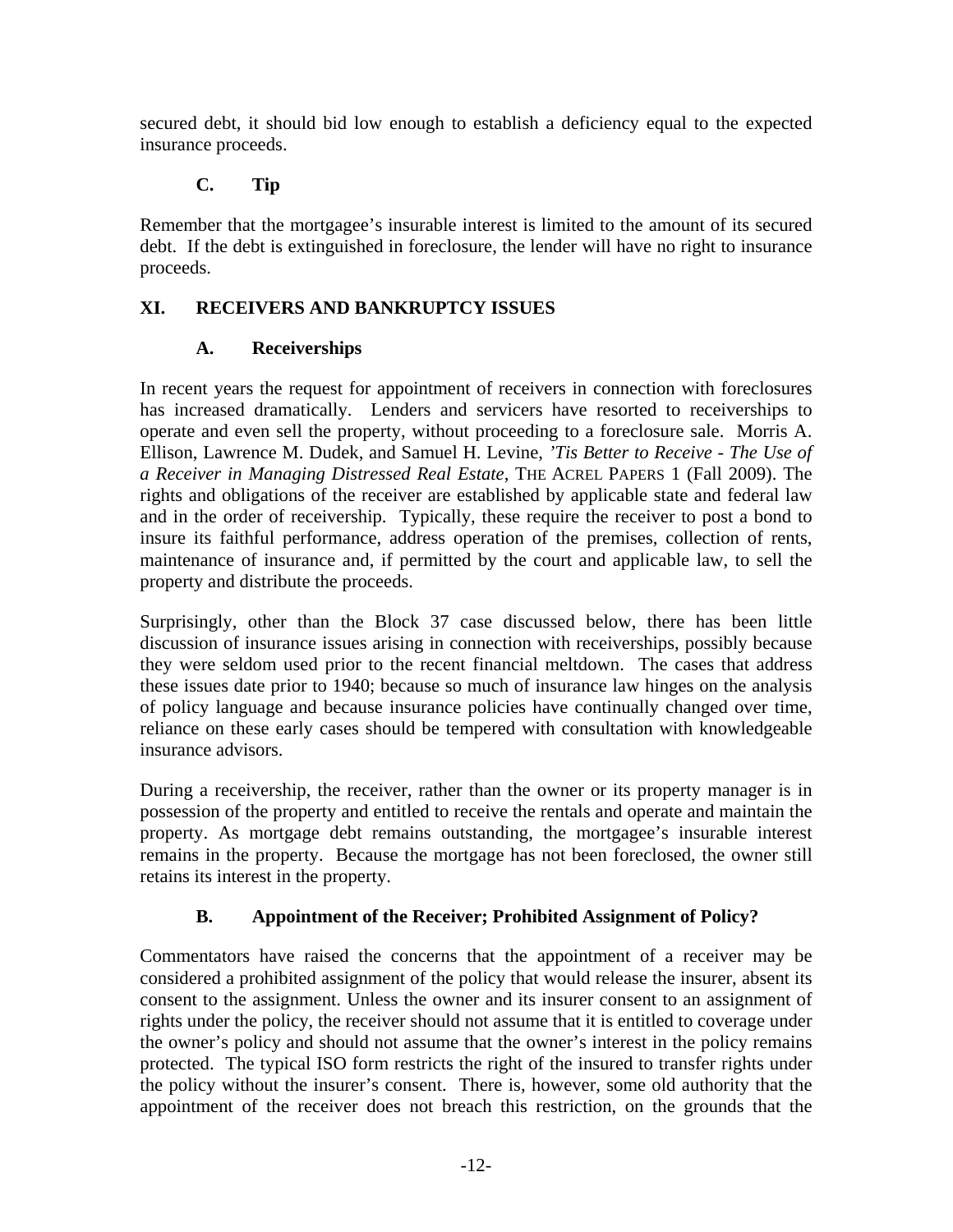possession of the receiver is for the benefit of all parties involved. *Hanson v. Royal Ins. Co*., 257 F. 715 (6th Cir. 1919). 3 COUCH ON INS. § 40:23; 3 COUCH ON INS. § 42:27; 6A COUCH ON INS. § 92:79.

### **C. Insurable Interest**

Often, the property insurance on the mortgaged property has lapsed or is close to expiration and the receiver must obtain insurance to protect the property. While the receiver has the authority to obtain such insurance, it is unclear whether this is on the basis of the receiver's insurable interest in the property or whether it simply has the authority to take action on behalf of the parties (owner, mortgagee, or other creditor) who will ultimately benefit from the insurance. *Dallas Bank & Trust Co. v. Thompson et al*., 87 S.W.2d 307 (Tex. Civ. App.—Dallas 1935); *Imperial Assur. Co. v. Livingston, et al.*, 49 F. 2d 745(8th Cir. 1931).

### **D. Insurance Considerations Prior to Appointment**

A recent Illinois case involved a dispute over insurance as a basis for a defense against the appointment of a receiver. In *Bank of America, N.A. v. 108 N. State Retail LLC*, No. 1-09-3523, Cook County, Illinois (2010) the mortgagee sued for foreclosure of its mortgage, based upon an alleged 46 million dollar shortfall in construction funds necessary for the completion of the "Block 37" project in Chicago. The developer/mortgagor provided insurance for the project, while in the construction phase, under a wrap-program, or owner controlled insurance program ("OCIP"). Apparently, the appointment of the receiver was delayed for several weeks because the receiver attempted to obtain its own OCIP insurance or to obtain an assignment by the developer of its OCIP. Although receivers have been touted as an efficient way to complete projects that fall into default while still under construction, this case may be an example of issues that might make such appointments impracticable.

# **E. Bankruptcy**

There does not appear to be any case that holds that the mere filing of a petition in bankruptcy is an assignment of the policy that gives the insurer a right to avoid responsibility. 6A COUCH ON INS. § 92:80. However, special rules and issues arise when the borrower files for reorganization or liquidation under the protection of the Bankruptcy Code. The primary question for the bankruptcy lawyer is whether the insurance policy and the insurance proceeds are property of the bankruptcy estate. Section 541 of the Bankruptcy Code, 11 U.S.C. § 541, broadly defines the bankruptcy estate to include "all legal and equitable interests of the debtor in property as of the commencement of the case" and "proceeds ... of or from property of the estate." While cases have held that insurance policies constitute property of the bankrupt estate the important question for the secured lender is whether the proceeds of insurance also constitute property of the estate. The general test focuses on whether, in the absence of bankruptcy, the debtor would have had a claim to the proceeds. Property insurance policies whose proceeds are payable to a creditor pursuant to a mortgagee/loss payee rider are not property of the estate. *In the Matter of Equinox Oil Company, Inc*., 300 F. 3d. 614 (5th Cir. 2002); *In the Matter of*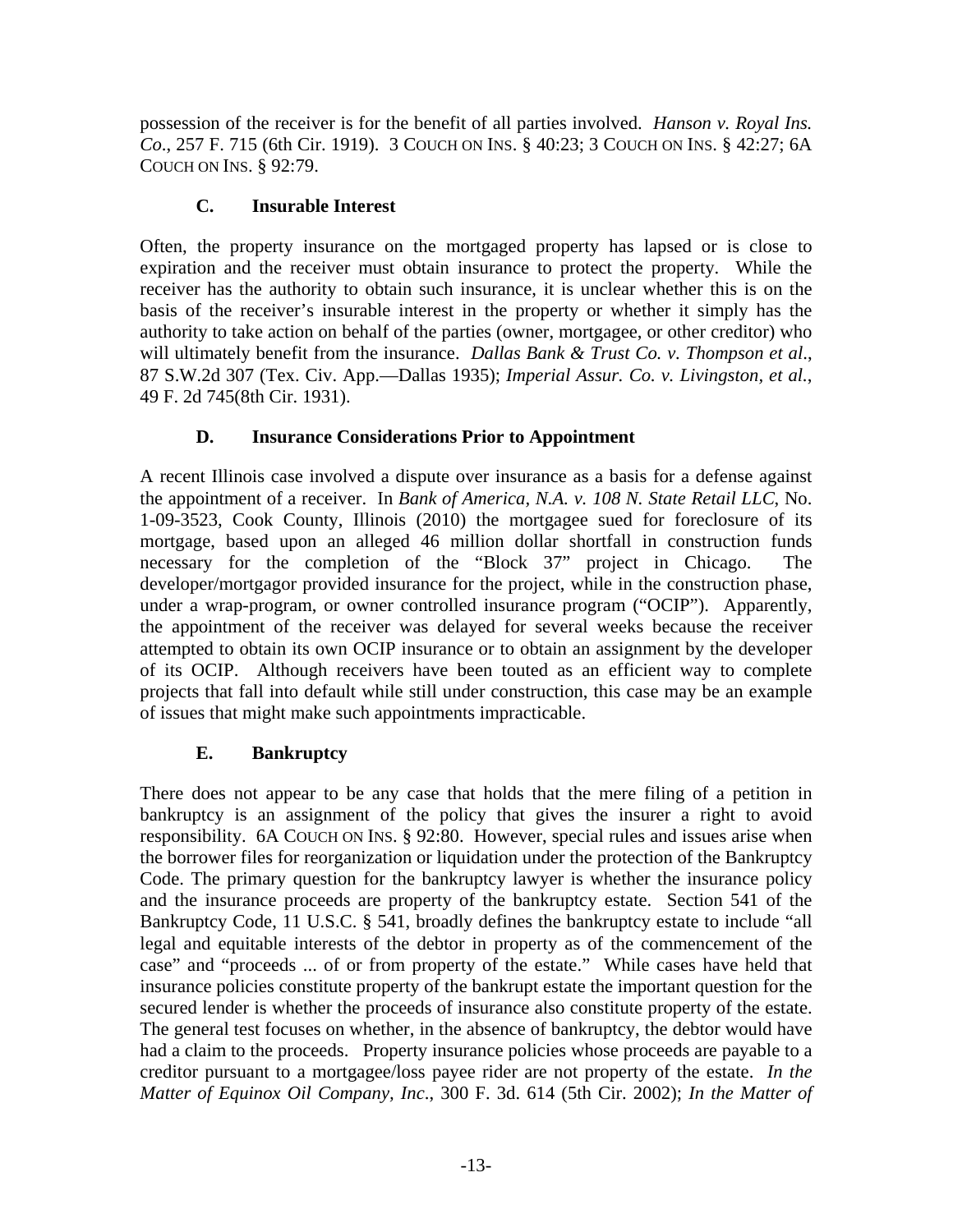*Edgeworth*, 993 F. 2d 51 (5th Cir. 1993); *In re Louisiana World Exposition, Inc*., 832 F.2d 1391 (5th Cir. 1987).

### **F. Tip**

When considering receivership, consider whether existing insurance will be available or whether new insurance must be obtained.

### **XII. SOURCE MATERIALS**

The following are source materials from the authors:

The following related articles by William H. Locke, Jr. are found at www.gdhm.com: ADVANCED REAL ESTATE LAW AND ADVANCED REAL ESTATE DRAFTING COURSES; *Top Ten Insurance Tips for Mortgage Lending,* UNIVERSITY OF TEXAS MORTGAGE LENDING INSTITUTE (2011), *Insurance Issues in Case of Developer, Owner, Landlord, Tenant, or Contractor Default* ALI-ABA/ACREL (2011); *Insurance Issues in Distressful Times,*  STATE BAR OF TEXAS ADVANCED REAL ESTATE DRAFTING COURSE (2011); *Distress and Insurance: When the Going Gets Rough, Does Your Risk Get Going?* THE ACREL PAPERS (Fall 2010); *CGL Coverage of Defective Work*, THE ACREL PAPERS (Fall 2009); *Annotated Lease Insurance Specifications; Insurance Issues in Distressful Times; Additional Insured Endorsements: Typical Defects and Solutions*; *Annotated Risk Management Provisions (Focus on Texas Real Estate Forms Manual's Retail Lease)*; *Allocating Extraordinary Risk in Leases: Indemnity, Insurance, Releases and Exculpations and Condemnation (Including a Review of the Risk Management Provisions of the Texas Real Estate Forms Manual's Office Lease)*; *Risk Management*; and S*hifting of Extraordinary Risk: Contractual Provisions for Indemnity, Additional Insureds, Waiver of Subrogation and Exculpation* State Bar of Texas.

The following are related articles by Marilyn C. Maloney: *First, The Catastrophe; Then, the Fallout,* ICSC U.S. SHOPPING CENTER LAW CONFERENCE (2011); *Top Ten Insurance Tips for Mortgage Lending,* UNIVERSITY OF TEXAS MORTGAGE LENDING INSTITUTE (2011), *Insurance Issues in Case of Developer, Owner, Landlord, Tenant, or Contractor Default* ALI-ABA/ACREL (2011); *Insurance Issues in Distressful Times,* STATE BAR OF TEXAS ADVANCED REAL ESTATE DRAFTING COURSE (2011); *Distress and Insurance: When the Going Gets Rough, Does Your Risk Get Going?* THE ACREL PAPERS (Fall 2010); *Liability and Property Insurance: The Basics and Hot Issues, Including the Insurance Certificate Problem*, ABA REAL PROPERTY SPRING SYMPOSIA (2010) with Marie Moore and Grace Tate; *Critical Insurance Topics for Landlords, Tenants, and Lenders (Certificates, Endorsements and More)*, ICSC U.S. SHOPPING CENTER LAW CONFERENCE (2009) with Marie Moore and Grace Tate; *Green Insurance for Green Leases,* The ACREL Papers (Fall 2009); *Planning in Advance for Disasters: Finding and Fixing the Gaps in Your Documents*, South Texas College of Law, 24th ANNUAL REAL ESTATE LAW CONFERENCE (2009) and State Bar of Texas, ADVANCED REAL ESTATE LAW (2008), materials prepared with David Weiner; *Insurance Issues for Lenders*, Louisiana Bankers Association, BANK COUNSEL CONFERENCE (2007); *Insurance Certificates and Binders - What You Can and Should Negotiate*, ICSC U.S. SHOPPING CENTER LAW